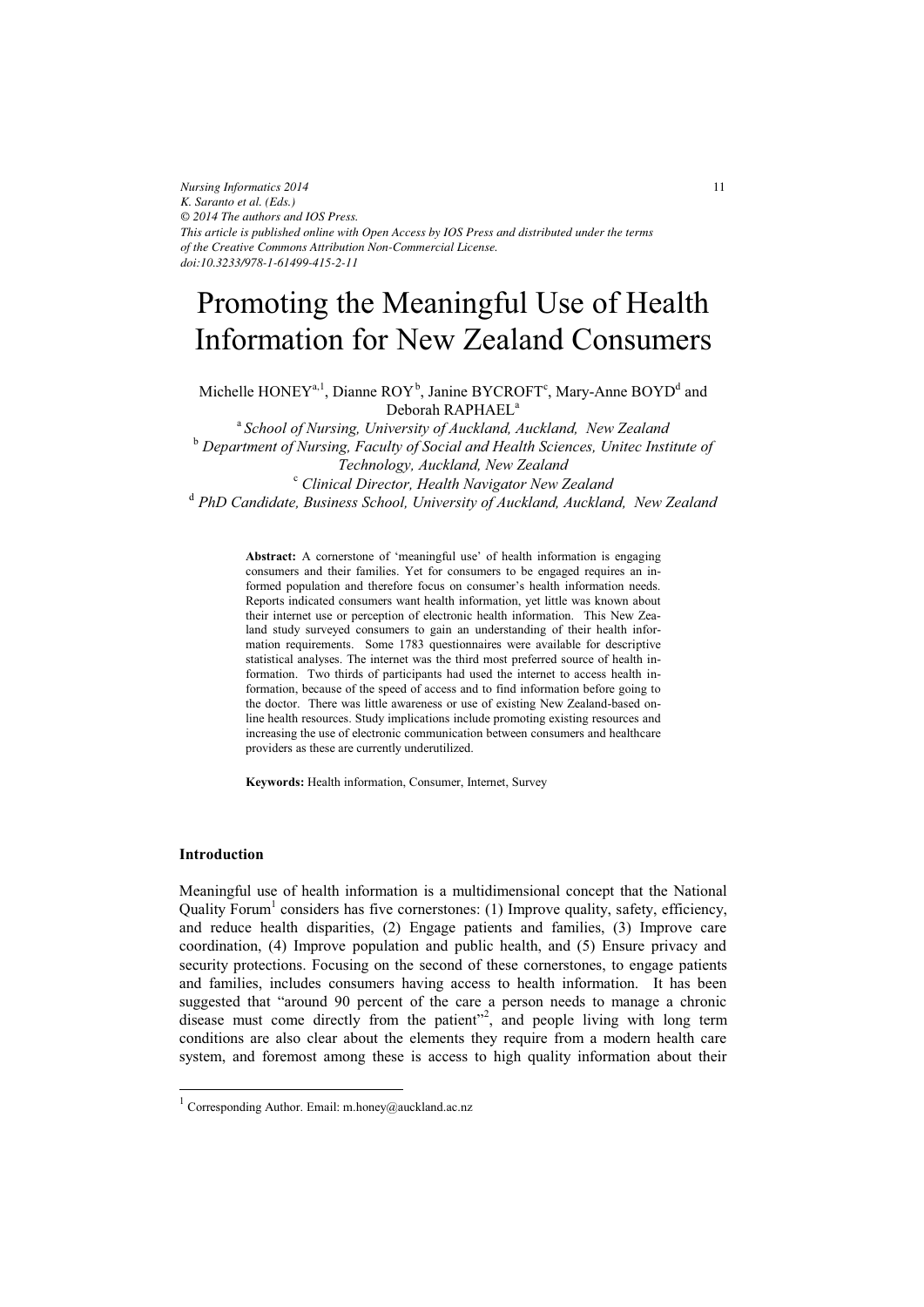condition<sup>3</sup>. With the aim of promoting the meaningful use of health information for New Zealand (NZ) consumers a study was undertaken to identify the health information needs of NZ consumers in the primary health context and to better understand their electronic health information requirements.

#### **1. Background**

The World Health Organisation (WHO) continues to emphasise the importance of providing access to timely, acceptable, and affordable health care of appropriate quality, and the same terms apply equally to providing health information and educational resources<sup>4</sup>. Such information has to be accessible so the right information can be found in a timely manner. It also needs to be acceptable in terms of being what the consumer requires, and this can apply to language, clarity and being comprehensible. Health information also needs to be affordable, both to the consumer, and the provider or funder of health resources. Finally, health information needs to be appropriate and of a quality to be useful to the consumer. Electronic health information and educational resources, such as provided through the internet, can meet all these requirements. The WHO requirements applied to health information are relevant internationally, and equally so in NZ.

NZ is a small country spread over two main islands located deep in the Pacific Ocean. The population has almost reached 4.5 million, females making up 51.5%, with nearly three quarters of the population living in the North Island<sup>5</sup>. The population by age indicates a fifth under 15 years (approximately 0 to 14 years 20%; 15-39 years 34%; 40-64 years 32%; and 14% over 65 years of age)<sup>5</sup>. Multi-cultural and multiethnicity statistics indicate the diversity of the population. The majority of people in NZ are European (69%), with Maori, the indigenous people, making up 15 percent of the population. Additionally NZ has Asian (9%), Pacific (7%), and many other people, but in smaller numbers<sup>5</sup>. Reports from NZ indicate consumers want better explanations about their conditions, and want family and carers included $6$ .

A 2011 survey reported that more than half of the adults in the United States (57%) use the internet to seek health information and one fifth use Facebook or another social network option to receive updates about health issues<sup>7</sup>. NZ has a higher proportion of internet users. By September 2012 there were approximately 3.8 million internet users in NZ, which comprised  $88\%$  of the population<sup>8</sup>. One in two rural homes had broadband access, but 12 percent of homes still had a dial-up connection. The most common reason for not switching to broadband was  $cost<sup>5</sup>$ . Google is the most commonly used search engine in NZ, being responsible for  $86\%$  of all searches in  $2010^8$ . Social networking is the leading online activity in NZ and was found to account for 1 in every 5 minutes spent online<sup>8</sup>. It was also found that although males and females account for the same percentage of visitors to social networking sites females exhibited a stronger engagement with the sites, spending on average 50% more time on the sites than males<sup>8</sup>.

Benefits of being able to go online for health information include providing consumers a quick, easy and anonymous method to access information<sup>9</sup>. Individuals with long term conditions can form an online support network of people with similar conditions thereby gaining support and information<sup>9</sup>. Furthermore, social media can be customised to meet the specific needs and preferences of its target audience<sup>10</sup>. Interactive features such as the ability for consumers to provide feedback can enhance the effec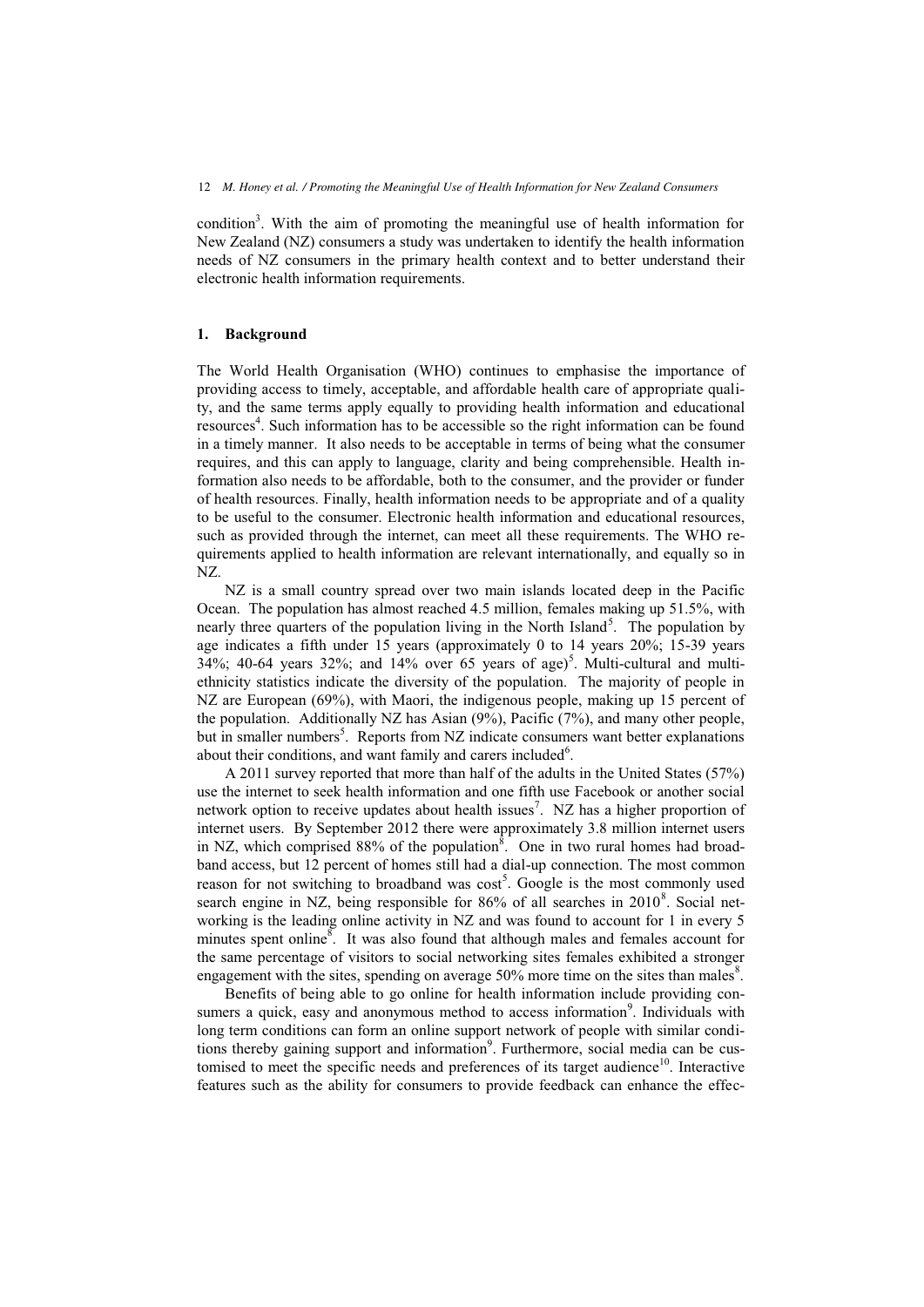tiveness of a health organisation's web presence by ensuring their web site contains information that the target audience wants $11$ .

Health information can be provided in a variety of ways, including electronically. Previous studies often first turned to health providers for information about consumers' health information needs. For example, a NZ study to investigate Asian health information needs undertaken by Chen<sup>12</sup> drew on data from interviews with health providers. Early work on the web portal 'Health Navigator NZ' which collates, coordinates and identifies the most useful resources for primary and secondary prevention of long-term conditions in NZ was informed by the Self-Management Network, again predominantly providers<sup>13</sup>. This study of consumers health information needs could impact on the development of the Health Navigator NZ web portal if it is found that web based information is appropriate and accessible for consumers. This study asked NZ consumers about their health information seeking behaviours on the internet and their perception of the electronic health information they found.

### **2. Method**

To gain a better understanding of the health information needs of NZ consumers a two phase mixed methods approach was utilised. Firstly data were collected from four focus groups, recruited using convenience sampling, with health consumer groups in NZ's largest city. The findings from the focus groups, in conjunction with the input of an Advisory Group, were used to formulate a survey. The survey was distributed using a purposive sample of 12 General Practices within one region of NZ. This provided a range of practices as inner city, suburban and rural settings were included. Data collection took place for one week in late 2010. During the data collection week a research assistant went into the practice daily to discuss the survey with adult consumers in the waiting room and if they were interested offered the anonymous questionnaire. Those agreeing to participate could either complete the questionnaire alone, or with assistance from the research assistant. It was hoped the majority of consumers would finish the questionnaire while in the waiting room and place the completed questionnaire in a box provided. However, some consumers were called in to see the doctor before completing the questionnaire, or preferred to take the questionnaire with them to have family assist them, and in these cases a stamped self-addressed envelope was provided so consumers could return their completed questionnaire by post. Ethics approval was obtained (The NZ Health and Disability Ethics Committee NTY/09/110/EXP).

A total of 900 to 1200 completed questionnaires were projected, however better than expected participation occurred and a total of over 1800 questionnaires were received. This gave a final sample of 1783, once partially completed questionnaires were excluded (at least 75% of questions needed to be answered for inclusion). Data from the surveys were entered into Statistical Package for Social Sciences (SPSS Inc.) for statistical analysis. During and after data entry quality checks were undertaken for completeness and internal consistency. This included checking for consistent handling of questionnaires with missing data or unclear responses. Quality control checks were also made of accuracy of data entry and coding of responses. Descriptive statistical analysis used included frequency counts and cross tabulations.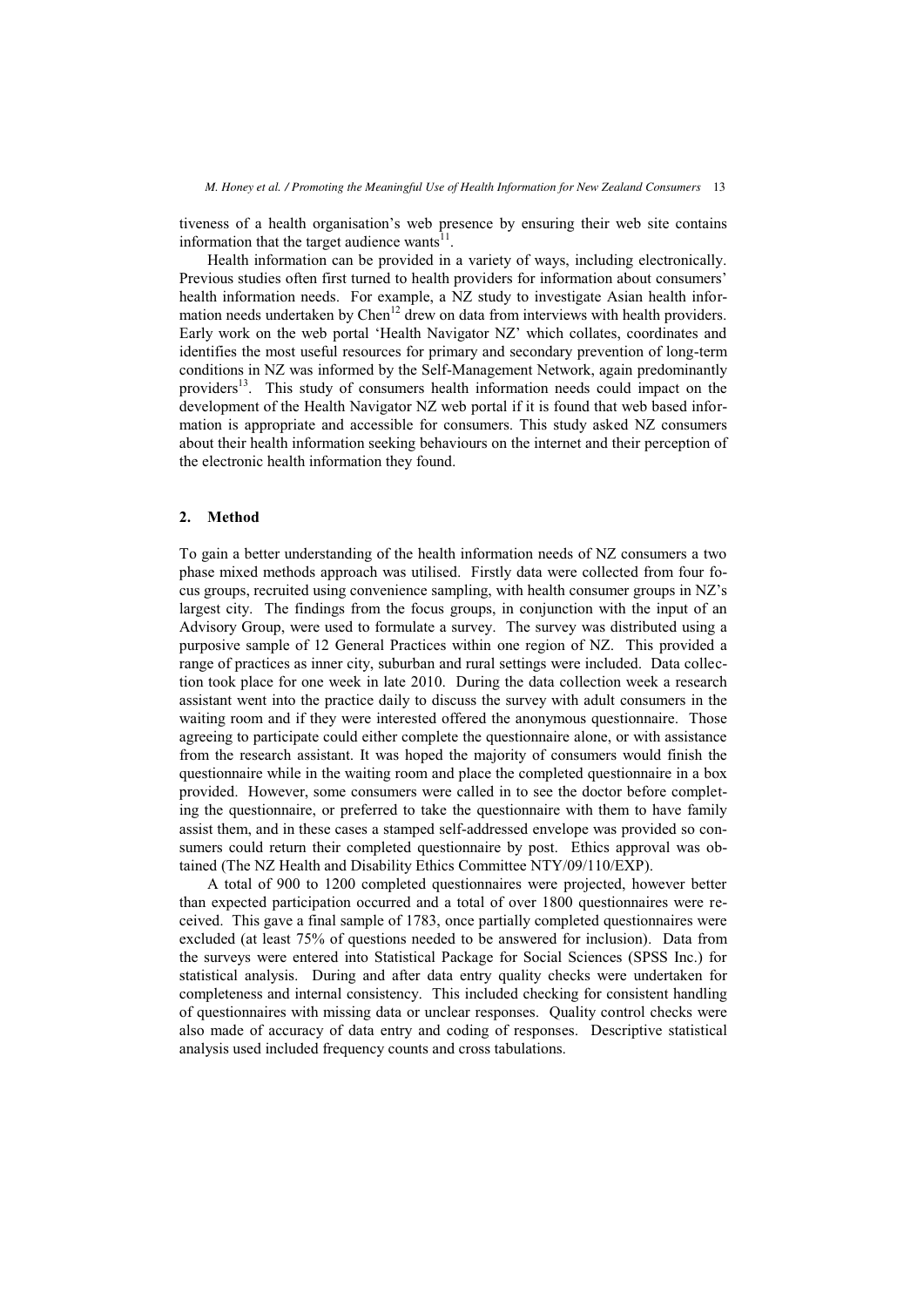## **3. Results**

**Table 1.** Summary of demographic data

Demographic data for the participants is summarised in Table 1. Most participants were female  $(62.9\%)$ , aged 35-44 years  $(20.3\%)$  and of NZ European ethnicity  $(61.0\%)$ . The three sources of health information that were found to be the most useful were the doctor/health centre (90.8%), the nurse (82.1%) and the internet (76.2%). When asked specifically if they had ever used a computer to access health information, 67.9% of participants indicated they had. The age range of those participants who had accessed on-line health information within the last 12 months is shown in Table 2.

| Gender           | Male            | $37.1\%$ | <b>Age Range</b> |              | <b>Accessed health information from</b> |          |        |
|------------------|-----------------|----------|------------------|--------------|-----------------------------------------|----------|--------|
|                  |                 |          |                  |              | internet                                |          |        |
|                  | Female          | 62.9%    |                  |              | Yes                                     | No       | Total  |
| Age              | $15-24$ years   | 12.5%    | $15 - 24$        | Count        | 124                                     | 80       | 204    |
|                  | $25-34$ years   | $17.4\%$ |                  | % within Age | 60.8%                                   | 39.2%    | 100.0% |
|                  |                 |          | $25 - 34$        | Count        | 208                                     | 74       | 282    |
|                  | $35-44$ years   | 20.3%    |                  | % within Age |                                         | $26.2\%$ | 100.0% |
|                  | $45-54$ years   | 17.8%    | 35-44            | Count        | 220                                     | 111      | 331    |
|                  | $55-64$ years   | 15.9%    | % within Age     |              | 66.5%                                   | 33.5%    | 100.0% |
|                  |                 |          | 45-54            | Count        | 172                                     | 118      | 290    |
|                  | $65-74$ years   | $10.1\%$ | % within Age     |              | 59.3%                                   | 40.7%    | 100.0% |
|                  | 75 and over     | $6.0\%$  | 55-64            | Count        | 133                                     | 126      | 259    |
| <b>Ethnicity</b> | NZ European     | 61.0%    |                  | % within Age |                                         | 48.6%    | 100.0% |
|                  | Maori           | 15.2%    | 65-74            | Count        | 62                                      | 103      | 165    |
|                  |                 |          | % within Age     |              | 37.6%                                   | 62.4%    | 100.0% |
|                  | Pacific Peoples | 7.1%     | $75+$            | Count        | 15                                      | 83       | 98     |
|                  | Asian           | 8.1%     |                  | % within Age | 15.3%                                   | 84.7%    | 100.0% |
|                  | Other           | $8.6\%$  | Total            | Count        | 934                                     | 695      | 1629   |
|                  |                 |          |                  | % within Age | 57.3%                                   | 42.7%    | 100.0% |

**Table 2.** Age of consumers accessing health information

An additional question asked participants for more detail about their use of the computer for health–related purposes and a range of options were available where participants could indicate as many as applied (Table 3).

**Table 3.** Use of computer for health-related purposes

| <b>Options</b>                            | Yes $(\% )$ | No $\left(\frac{9}{6}\right)$ |
|-------------------------------------------|-------------|-------------------------------|
| To look for myself                        | 50.6        | 49.4                          |
| To look just generally                    | 28.9        | 71.1                          |
| To look for someone else                  | 26.8        | 73.2                          |
| To buy medicines or vitamins              | 6.0         | 94.0                          |
| Other $-$ not specified                   | 4.1         | 95.9                          |
| To email doctor or health centre          | 2.7         | 97.3                          |
| To participate in an online support group | 0.8         | 99.2                          |

Participants were also asked about the usefulness of health information found on the internet (Table 4), and their trust in the health information found (Table 5).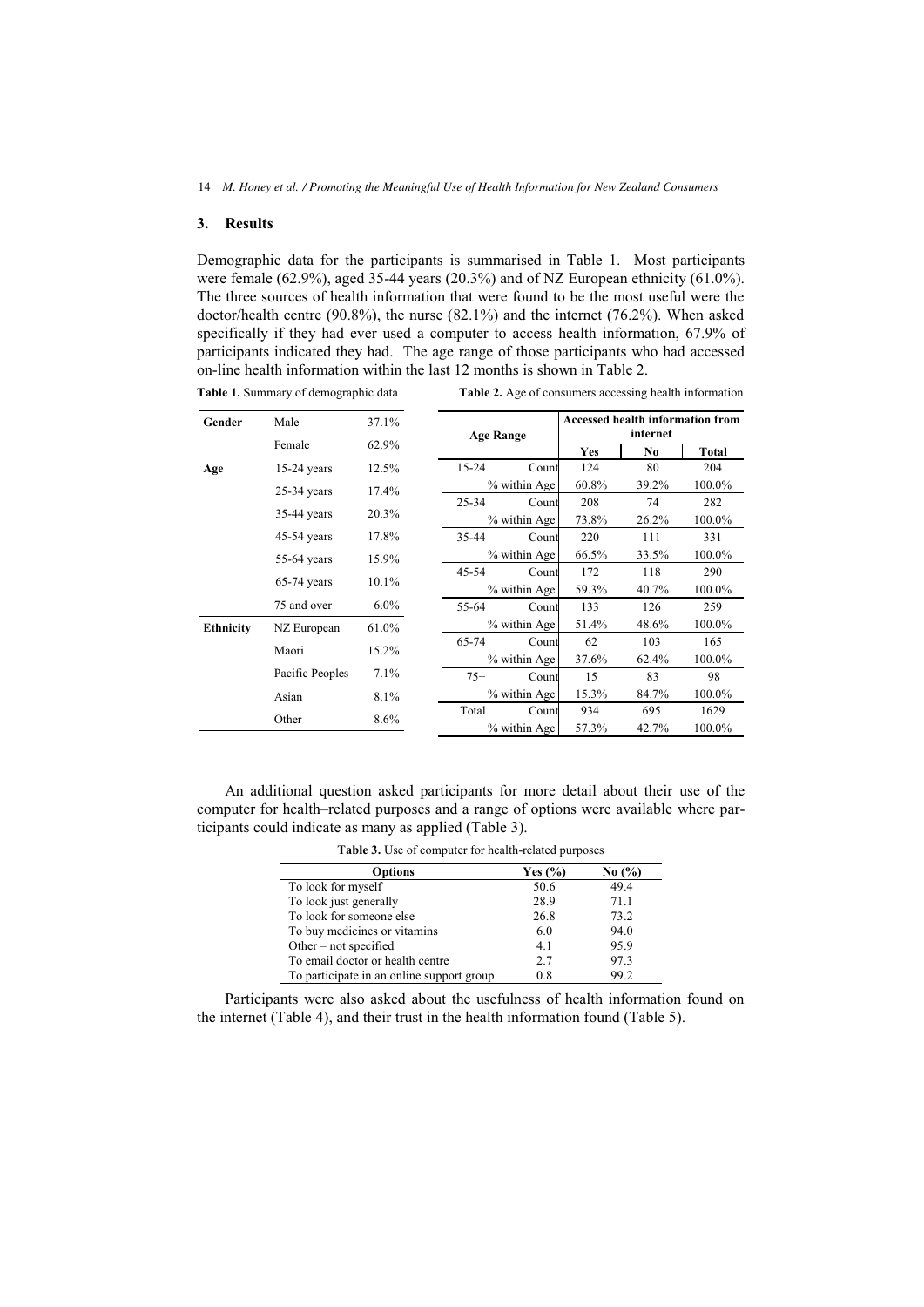| 11110111111111111 11101111 11101111101 |                  |                          |              |               |                   |
|----------------------------------------|------------------|--------------------------|--------------|---------------|-------------------|
| $N=1034$                               | Frequency<br>(n) | Percent<br>$\frac{9}{0}$ | $N=1034$     | Frequency (n) | Percent<br>$(\%)$ |
| Not at all useful                      |                  | 1.7                      | Not at all   | 29            | 2.8               |
|                                        | 18               |                          | A little bit | 126           | 12.1              |
| Not really useful                      | 41               | 4.0                      | Some         | 417           | 40.1              |
| A little bit useful                    | 188              | 18.2                     | Quite a lot  | 349           | 33.6              |
| Useful                                 | 515              | 49.8                     | Very much    | 119           | 11.4              |
| Very useful                            | 272              | 26.3                     |              |               |                   |
| <b>TOTAL</b>                           | 1034             | 100                      | Total        | 1040          | 100               |

**Table 4.** Perception of usefulness of health information from the internet

**Table 5.** Perception of trustworthiness of health information from the internet

Participants were asked about their reactions to looking for health information online; more than one option could be chosen from the list provided (Table 6). The speed of accessing information was most noted (42.6%), followed by finding some information before going to the doctor (29.2%). There are some existing NZ-based on-line health resources and participants were asked to indicate if they had heard of or used the listed free on-line health information services (Table 7).

**Table 6.** Reactions to looking for on-line health information

| Options                            | Yes $(\%)$ No $(\%)$ |      |
|------------------------------------|----------------------|------|
| I like to use the internet because |                      |      |
| I can get health information       | 42.6                 | 57.4 |
| quickly                            |                      |      |
| I like to have some information    | 29.2                 | 70.8 |
| before I go to the doctor          |                      |      |
| I like getting health information  | 19.5                 | 80 5 |
| from a lot of different websites   |                      |      |
| I don't like to use the internet   |                      |      |
| because I don't know what          | 12.2.                | 87 8 |
| health information I can trust     |                      |      |
| I feel confused because there is   | 10.9                 | 89.1 |
| too much health information        |                      |      |
| When looking for health infor-     |                      |      |
| mation on the internet I feel      | 75                   | 92.5 |
| frustrated                         |                      |      |

**Table 7.** Awareness of existing NZ web-based health resources

| <b>Options</b>                                   | Yes<br>(%) | No<br>(%) |
|--------------------------------------------------|------------|-----------|
| HealthPoint<br>(www.healthpoint.co.nz)           | 42         | 95.8      |
| Health Topics A-Z<br>(www.agewell.org.nz)        | 91         | 90.9      |
| Web Health<br>(www.webhealth.co.nz)              | 80         | 92.0      |
| Health Navigator<br>(www.healthnavigator.org.nz) | 22         | 97 8      |

#### **4. Discussion**

The participants in this study are not representative of the NZ population on gender, nor ethnicity despite a range of practices, including inner city, suburban and rural settings, being utilised. More females participated in this study (nearly 63%), however, consumers were accessed in General Practice waiting rooms and it is known that men are more reluctant to access health services<sup>14</sup>. This study had a smaller  $(61\%)$  proportion of people who identified as NZ European, compared to the general population  $(69\%)^5$ ; and a much higher proportion of participants identified as being of other ethnicities (8.6%). This may reflect the more cosmopolitan nature of the largest city in the country. Across the participants in this study the majority preferred to receive health information directly from their doctor/health centre (90.8%) or nurse (82.1%). The internet was indicated as the third most useful source of health information by three quarters of participants (76.2%), yet only 67.9% indicated they had used a computer to access health information. Given that 88% of the general population is considered internet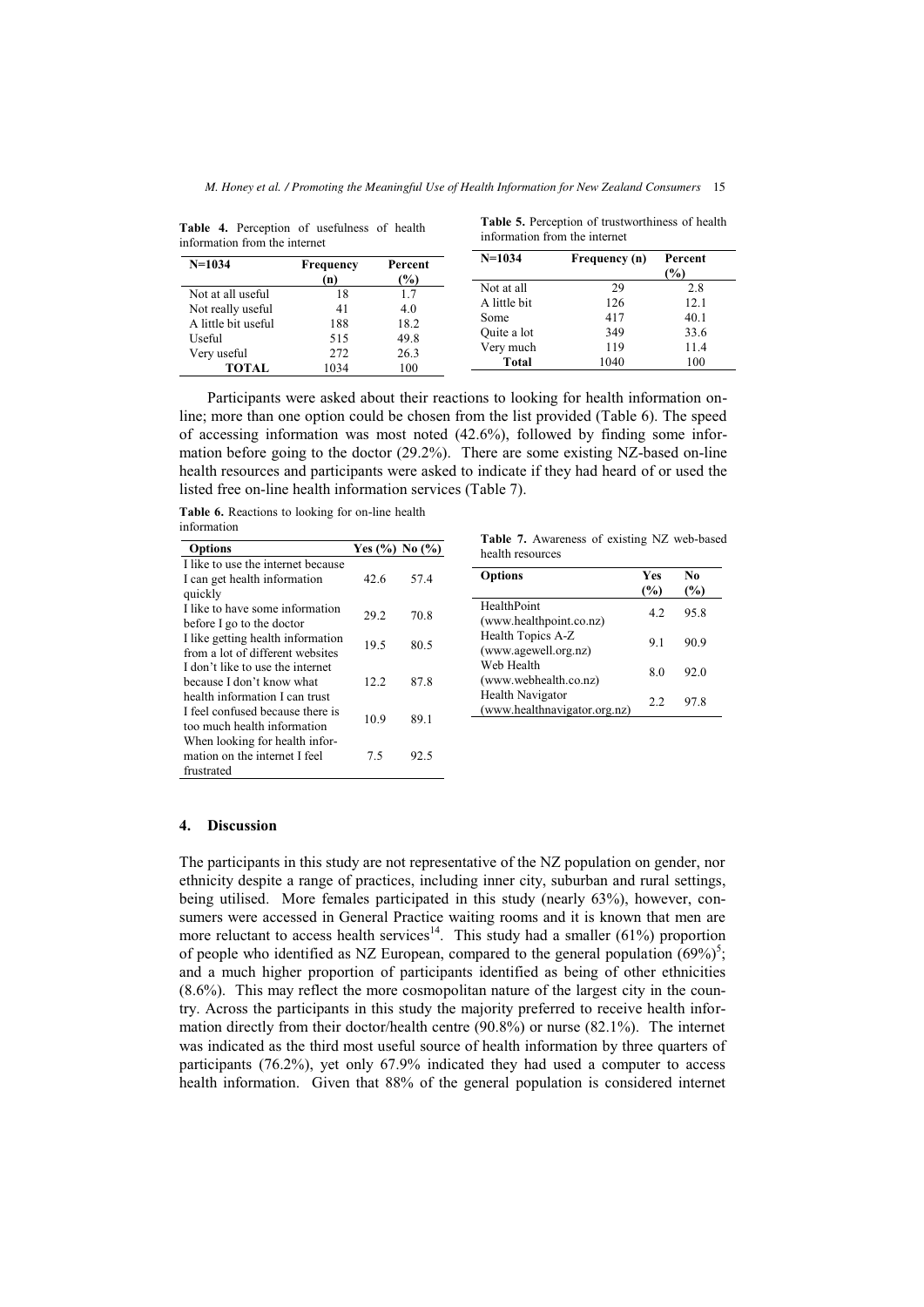users<sup>8</sup> there is an opportunity to encourage further use of internet based health information.

Of those who used a computer to look up health information the most common reason was for information related to their own health needs (50.6%), and age was not an indicator of internet usage, although usage did decrease with age once over 65 years, which is similar to other studies<sup>15</sup>. There was minimal use of a computer to buy medicines or vitamins (6%), but most medicines are prescribed in NZ and prescription medicines are subsidized by the government, therefore there is little reason to buy medicines on-line. There was limited use of a computer to contact health providers via email (2.7%) and this is an area that could increase, and potentially improve access to health information and services. Changes to service funding may be needed to encourage this. On-line support groups were not commonly used (0.8%) and increasing use of these could provide an opportunity to further support consumers in an accessible manner of any time and place.

There were positive reactions by the consumers in this study to accessing on-line health information. The benefit of information being quick and easy to access mirrors previous studies<sup>9</sup>, however, the anonymity seeking on-line information affords was not mentioned in this study, but had been noted in literature<sup>10</sup>. A further difference in the findings of this study was the lack of comment on the opportunity for health information to be customized, yet other studies have indicated this is a potential benefit<sup>10</sup>. Overall NZ consumers found accessing on-line health information useful (three quarters of participants found it useful or very useful), and felt they could mostly trust (85% indicated some trust or more) the information they found. There are some existing NZ health information related web sites but this study found low rates of awareness or use of these. This was not surprising since limited national funding or efforts have gone into the marketing and promotion of these.

## **5. Conclusion**

New Zealanders are increasingly using technology and national strategies identify patient portals and shared records as important enablers for improving quality and population health. Therefore, the provision of appropriate and reliable electronic health information and educational resources is becoming a priority. While NZ has a high rate of internet use there are opportunities to improve the use of the internet for health information. Particularly, there is a need to promote the existing health web sites as a means of easily providing credible NZ appropriate health information.

## **6. Acknowledgments**

The authors would like to acknowledge the support of the New Zealand Ministry of Health who funded this study with a grant from the Strategy to Advance Research (STAR) Fund.